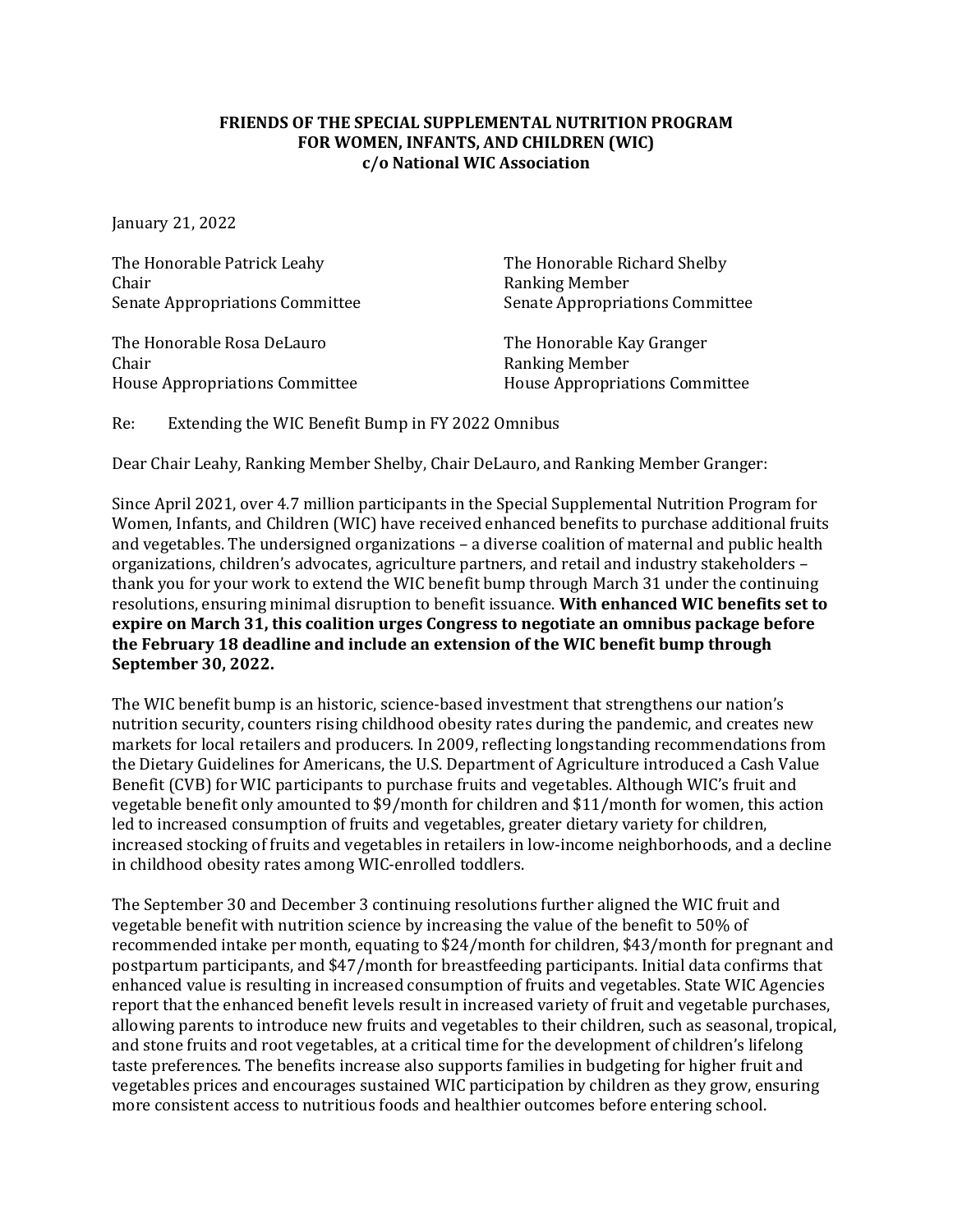In a survey of 6,500 WIC participants across five State WIC Agencies, 83% of participants identified that the baseline fruit and vegetable benefit was not enough, but only 26% of participants echoed that sentiment after the WIC benefit bump was in place (NWA/Nutrition Policy Institute/ Pepperdine survey, Sept.-Nov. 2021). The WIC benefit bump is popular among all Americans, with more than three-quarters of likely voters (76%) in favor of increasing federal funding for WIC to provide more healthy and nutritious foods to participating families, including 62% of likely Republican voters, 76% of likely independent voters, and 90% of likely Democratic voters (ALG Research/McLaughlin & Associates, Sept. 2021).

Extending the WIC benefit bump not only supports families' access and consumption of healthy foods, but it simultaneously invests in local economies, fueling retail transactions and creating new markets for fruit and vegetable producers. The versatility of the WIC benefit bolsters transactions even when local retailers may have limited or irregular stock, and the added value strengthens WIC participants' purchasing power at a time when fruit and vegetable prices are increasing more than any other food group (Consumer Price Index, Dec. 2021). All elements of the WIC food supply chain benefit from longer-term certainty about the enhanced benefit levels, with distribution channels and participant-oriented communication having to nimbly adjust as short-term extensions were granted in the continuing resolutions, at times incurring significant administrative expense or staff time.

WIC providers and participants, retailers, and producers all need clarity that the WIC benefit bump will be sustained for the remainder of the fiscal year, enabling 4.7 million WIC participants to build more robust and nutritious shopping patterns that will deliver healthier outcomes for the next generation. We urge Congress to come together and negotiate an omnibus package that provides the U.S. Department of Agriculture with the funding and authority to extend the WIC benefit bump through September 30, 2022.

Sincerely,

National WIC Association 1,000 Days Advocates for Better Children's Diets A Better Balance Academy of Nutrition and Dietetics Alliance to End Hunger American Academy of Pediatrics American College of Obstetricians and Gynecologists American Heart Association Association of Maternal and Child Health Programs Association of State Public Health Nutritionists Association of State and Territorial Health Officials Bread for the World Center for Health Law and Policy Innovation of Harvard Law School Center for Law and Social Policy (CLASP) Center for Science in the Public Interest (CSPI) Children's Defense Fund Children's HealthWatch Coalition for Healthy School Food Coalition on Human Needs